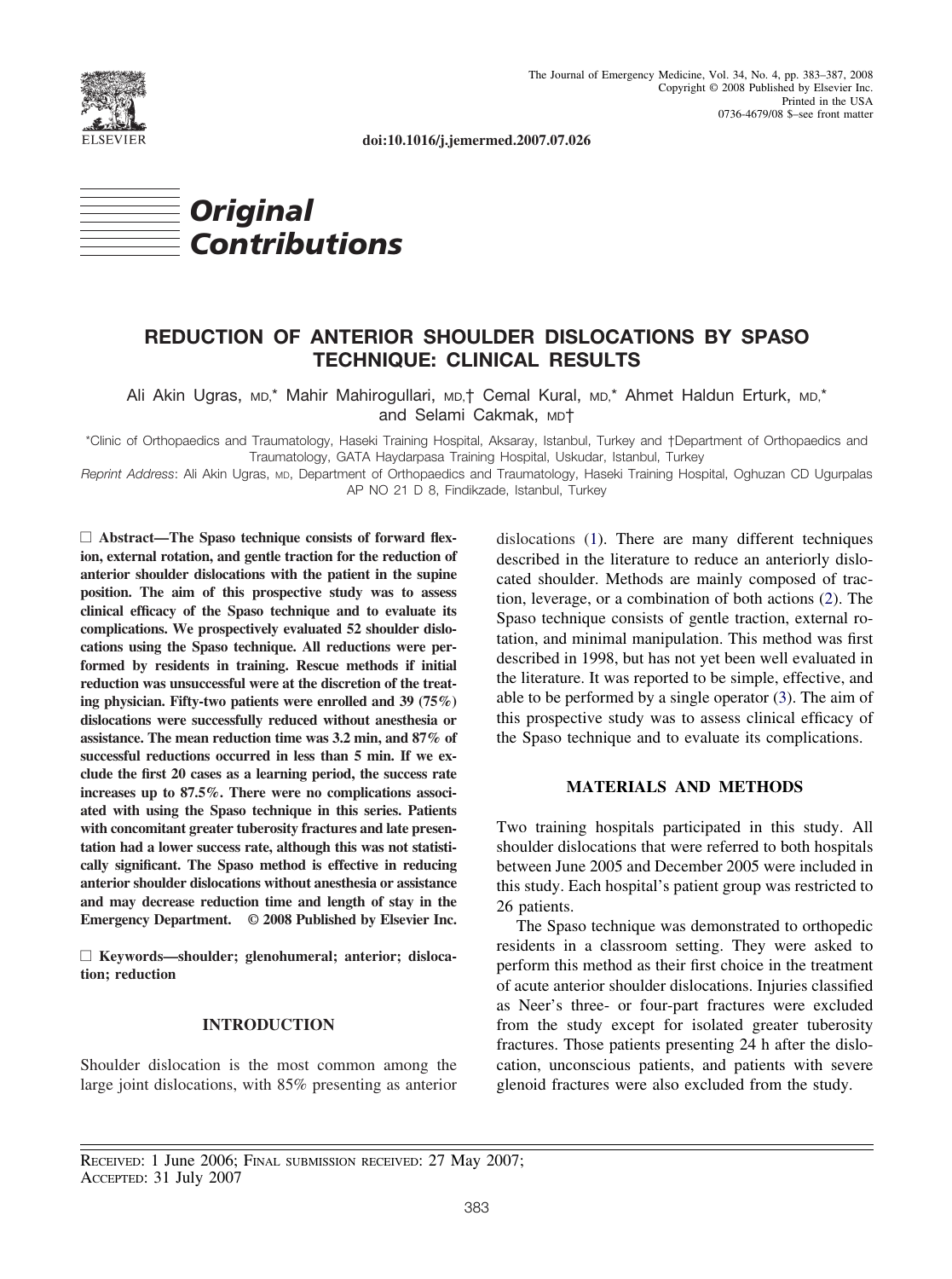

**Figure 1. Gentle vertical traction and slight external rotation are applied. Note that the medial border of the patient's scapula remains in contact with the bed (A), after reduction (B).**

Written informed consent was obtained from all patients. The gender, age, cause of injury, history of previous shoulder trauma, interval between injury and reduction, and previous attempts at reduction were recorded. Any accompanying fractures and neurovascular status of the extremity were documented.

True anteroposterior, true lateral and axillary projections of the shoulder were taken before and after the reduction [\(1\)](#page-3-0). Duration of the reduction time was recorded. No premedication was administered to patients. If the Spaso technique failed to achieve reduction, the emergency physician was free to choose another method or to give anesthetic in the operating room.

# *Technique*

The technique is performed in the supine position. The emergency physician stands at the patient's side and holds the patient's affected arm in forward flexion. Gentle vertical traction is applied and then slight external rotation is applied to the limb (Figure 1A). The patient must be kept relaxed so that the medial border of the scapula remains in contact with the bed. After a few minutes of traction, reduction will occur spontaneously (Figure 1B). If reduction does not then occur, the emergency physician may assist with his other hand to push the head of the humerus to the glenoid fossa (Figure 2).

In this study, after the reduction, the neurovascular status of the arm was reassessed and the shoulder was placed in a Velpau bandage. Complications were also noted. Three surgeons reviewed the patients' X-ray studies to determine the luxation type. An appropriate chisquare test was used to compare groups.



**Figure 2. If the reduction does not occur spontaneously, it might be assisted by pushing the head of the humerus toward the glenoid fossa.**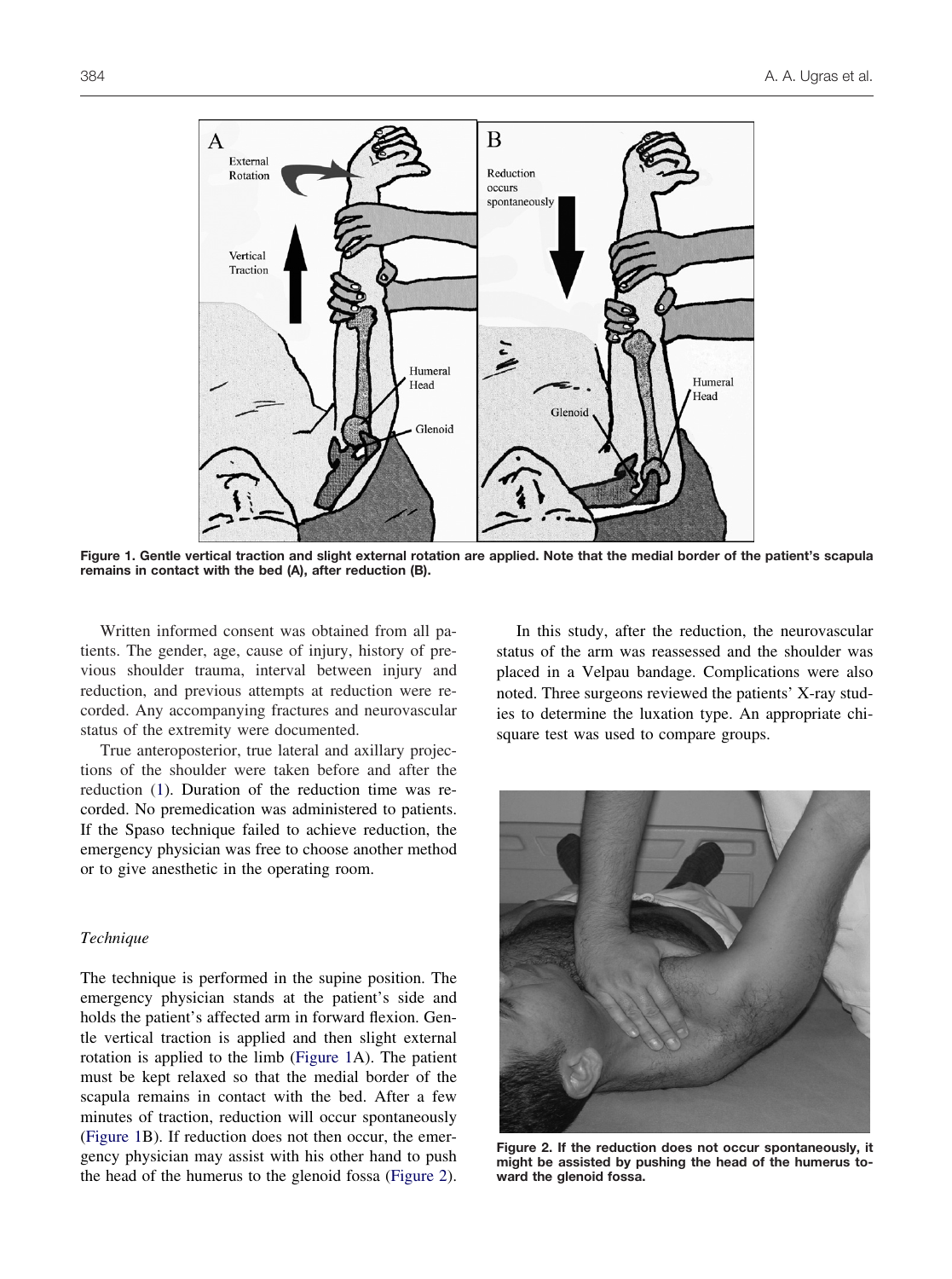### **RESULTS**

There were 42 male and 10 female patients. The average patient age was 33 years, with a range between 17 and 78 years. Most of the injuries were caused by a stress on the shoulder in abduction-external rotation (11 patients), after a simple fall (28 patients), or while playing contact sports (7 patients). The mechanism of injury was a fight in 3 patients; horse kick and epileptic seizure were the other reasons.

Twenty-four patients (46.2%) had primary dislocations. The average time between dislocation and reduction was 97.2 min. Thirty-five patients presented within 2 h.

The most frequent type of dislocation in our series was the subcoracoid anterior dislocation, which represented 69.2% (36 patients) of the injuries. The numbers of subglenoid and subclavicular dislocations were 8 patients (15.4%) each and these dislocations were associated with greater tuberosity fractures in 3 patients (37.5%) and in 2 patients (25%), respectively. One patient with subglenoid dislocation later received surgery for a greater tuberosity fracture displaced  $>5$  mm. Two patients had axillary nerve paralysis and one patient had radial nerve paralysis. All patients recovered from paralysis after reduction. Of the 3 patients with associated fractures, one had a patella fracture, one had a distal radius fracture, and one had an acromioclavicular separation of the contralateral shoulder. Two patients were exposed to reduction maneuvers before being referred to our hospitals; Hippocratic method was tried on one patient and the other one tried to reduce his shoulder by himself.

Using the Spaso technique, we achieved closed reduction in 39 patients. The median reduction time was 2 min (range 1 to 15 min) and 34 patients' reductions (87.2% of successful reductions) were completed within 5 min. There were no complications associated with the Spaso technique. Successful reductions by this method were performed in 72.2% of subcoracoid dislocations, 75% of subclavicular dislocations, and 87.5% of subglenoid dislocations (Table 1).

The method was unsuccessful in 13 patients. The dislocations in 9 of these 13 patients were subsequently reduced with other methods. These methods included traction-counter traction, the Hippocratic method, and the external rotation method. Four patients' dislocations were reduced under general anesthesia. One of them was a 45-year-old man who was kicked by a horse and had a patella fracture and a greater tuberosity fracture as well. Three patients whose shoulders reduced under general anesthesia had associated greater tuberosity fractures and subclavicular or subglenoid type dislocations.

**Table 1. Success of Reduction by Relevan Variables**

|                    | Number of<br>Patients |    |                                 |       |
|--------------------|-----------------------|----|---------------------------------|-------|
|                    | Total                 |    | Successful Success Rate p Value |       |
| Age                | 37                    | 28 | 75.6%                           | 1.000 |
| $\leq$ 35 years    |                       |    |                                 |       |
| $>35$ years        | 15                    | 11 | 73.3%                           |       |
| Sex                |                       |    |                                 | 0.697 |
| Male               | 42                    | 32 | 76.1%                           |       |
| Female             | 10                    | 7  | 70.0%                           |       |
| Presentation       |                       |    |                                 | 0.309 |
| Before 2 h         | 35                    | 28 | 80.0%                           |       |
| After 2 h          | 17                    | 11 | 64.7%                           |       |
| Dislocation        |                       |    |                                 | 0.748 |
| Primary            | 24                    | 17 | 70.8%                           |       |
| Recurrent          | 28                    | 22 | 78.5%                           |       |
| Greater tuberosity |                       |    |                                 | 0.093 |
| fracture           |                       |    |                                 |       |
| Present            | 5                     | 2  | 40.0%                           |       |
| None               | 47                    | 37 | 78.7%                           |       |
| Sequence           |                       |    |                                 | 0.019 |
| First 20 cases     | 20                    | 11 | 55.0%                           |       |
| Last 32 cases      | 32                    | 28 | 87.5%                           |       |
| Luxation type      |                       |    |                                 | N/A   |
| Subcoracoid        | 36                    | 26 | 72.2%                           |       |
| Subclavicular      | 8                     | 6  | 75.0%                           |       |
| Subglenoid         | 8                     | 7  | 87.5%                           |       |

Patient age did not significantly affect the method's success rate. The gender of patients did not statistically influence the success rate of the method nor was there any significant difference in the technique's effectiveness for primary or recurrent dislocations (Table 1).

The evaluation of our results regarding the time elapsed between initial injury and reduction maneuvers revealed no significant difference. The presence of associated greater tuberosity fractures likely decreased the success rate of the maneuver but this was not statistically significant (40% success rate in luxation with greater tuberosity fracture and 78.7% success rate in luxation without greater tuberosity fracture,  $p = 0.093$ ) (Table 1).

We compared the first 20 dislocations' success rate with the last 32 dislocations' success rate and found them to be significantly different (55% and 87.5%, respectively,  $p = 0.019$ ), suggesting learning over time.

#### **DISCUSSION**

The Spaso technique is a combination of three main maneuvers: forward flexion, gentle traction, and external rotation [\(3\)](#page-3-0). In other humeral abduction maneuvers, such as the Milch technique or the Eskimo technique, forward flexion has been reported as a component of these approaches  $(4-7)$ . Self reduction techniques and scapular manipulation maneuvers use forward flexion as well [\(7–11\)](#page-3-0). In our opinion, forward elevation changes the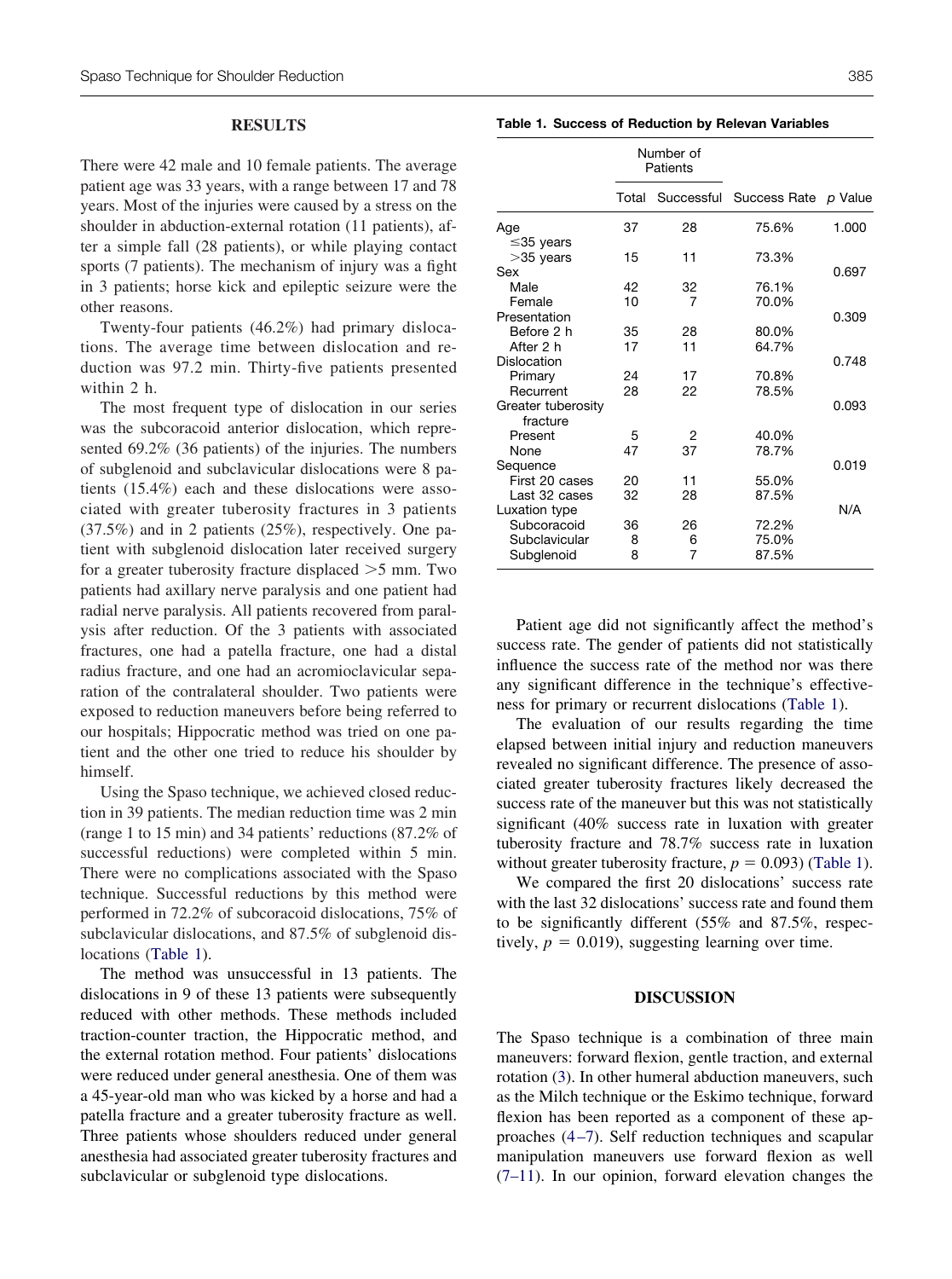<span id="page-3-0"></span>direction of the conjoint tendon, long head of the biceps humeri, and pectoralis major tendon, which increases the stress on the humeral head. When forward elevation or humeral abduction movement occurs, probably the cuff musculature shortens and the patient relaxes.

Hippocratic maneuvers require aggressive traction force that can cause complications, whereas self-reduction maneuvers do not (2,7,9,12). Instead, gentle traction force always increases a method's success rate, such as in the external rotation method, the scapular manipulation, and the Milch maneuver (5–7,10,11,13–15). The Stimson method uses gravity in place of gentle traction (7). All methods use some external rotation to facilitate reduction. If excessive external rotation force is applied, leverage may cause a humeral fracture (2). But unlike the Kocher method, the Spaso technique applies external rotation only, not leverage.

Using the Spaso technique, 75% of the 52 shoulders were reduced without anesthesia or assistance, and all patients were treated by residents. If we exclude the first 20 patients as a learning period, the success rate increases up to 87.5%. There were no complications attributable to the Spaso technique itself. Seventeen percent of patients were reduced with other techniques without anesthesia. But there was no one preferable method to be used. When the reduction with Spaso technique had failed, the resident simply used a technique with which he was familiar.

If we exclude traction or leverage maneuvers that could cause complications like fractures or neurological impairment, glenohumeral reduction techniques' success rates in the literature range from  $60-95\%$   $(4-6,8 11,13,14,16-18$ ). Without anesthesia, a success rate of up to 80% has been shown only in the Milch methods and external rotation methods in the literature (6,13,14). When we excluded the learning period, the Spaso technique's success rate was equal to the Milch and the external rotation methods.

When the luxation is not complicated by fractures or there is no major trauma present, the reduction will occur spontaneously with the Spaso technique, without anesthesia. But high energy trauma presenting with greater tuberosity fractures, subclavicular type or subglenoid type dislocations usually require anesthesia (1,9,14). Although not proven statistically, we believe that patients who had associated greater tuberosity fractures and presented later than 2 h probably had lower success rates. Late presentation probably increases a patient's pain and muscular spasm.

We do not routinely use anesthetics for glenohumeral luxation as a first choice. In fact, anesthetics relax the patient's muscular spasm and reduction becomes easier. Several studies have shown that shoulder dislocations could be successfully reduced without anesthesia. Thus,

the physician can discharge the patients within an hour and can reduce cost and time [\(9,13,17,18\)](#page-4-0). The Spaso technique is easy to use and does not require assistance. The technique allows fast reduction in that most of our patients were reduced within 5 min.

#### **LIMITATIONS**

There were certain deficiencies in this series. First, this is not a randomized study to compare results with other techniques. Second, the study has a relatively limited patient group for statistical analysis. Finally, the entire investigation was completed with junior residents and it is not clear that similar success rates can be achieved in other settings.

### **CONCLUSIONS**

In conclusion, the Spaso technique is a simple, rapid, and reliable technique for acute shoulder dislocation. It is a successful reduction maneuver and had no complications in this small series of patients. Even in inexperienced hands, the method could be performed sufficiently without anesthesia.

Acknowledgment—The authors thank Robert Reddix, MD, Wake Forest University School of Medicine, Baptist Medical Center, Winston-Salem, North Carolina, for editorial review of this material.

#### **REFERENCES**

- 1. Matsen FA III, Titelman RM, Lippitt SB, et al. Glenohumeral instability. In: Rockwood CA, ed. The shoulder, Vol. 2, 2nd edn. Philadelphia: Saunders; 2004:655–701.
- 2. Rockwood CA, Wirth MA. Subluxations and dislocations about the glenohumeral joint. In: Rockwood CA, ed. Fractures in adults, Vol. 2, 4th edn. Philadelphia: Lippincott-Raven; 1996: 1193– 62.
- 3. Yuen MC, Yap PG, Chan YT, Tung WK. An easy method to reduce anterior shoulder dislocation: the Spaso technique. Emerg Med J 2001;18:370-2.
- 4. Johnson G, Hulse W, McGowan A. The Milch technique for reduction of anterior shoulder dislocations in accident and emergency department. Arch Emerg Med 1992;9:40 –3.
- 5. Russell JA, Holmes EM 3rd, Keller DJ, Vargas JH 3rd. Reduction of acute anterior shoulder dislocations using the Milch technique: a study of ski injuries. J Trauma 1981;21:802– 4.
- 6. Garnavos C. Technical note: modifications and improvements of the Milch technique for the reduction of anterior dislocation of the shoulder without premedication. J Trauma 1992;32:801–3.
- 7. Ufberg JW, Vilke GM, Chan TC, Harrigan RA. Anterior shoulder dislocations: beyond traction-countertraction. J Emerg Med 2004;  $27:301-6$ .